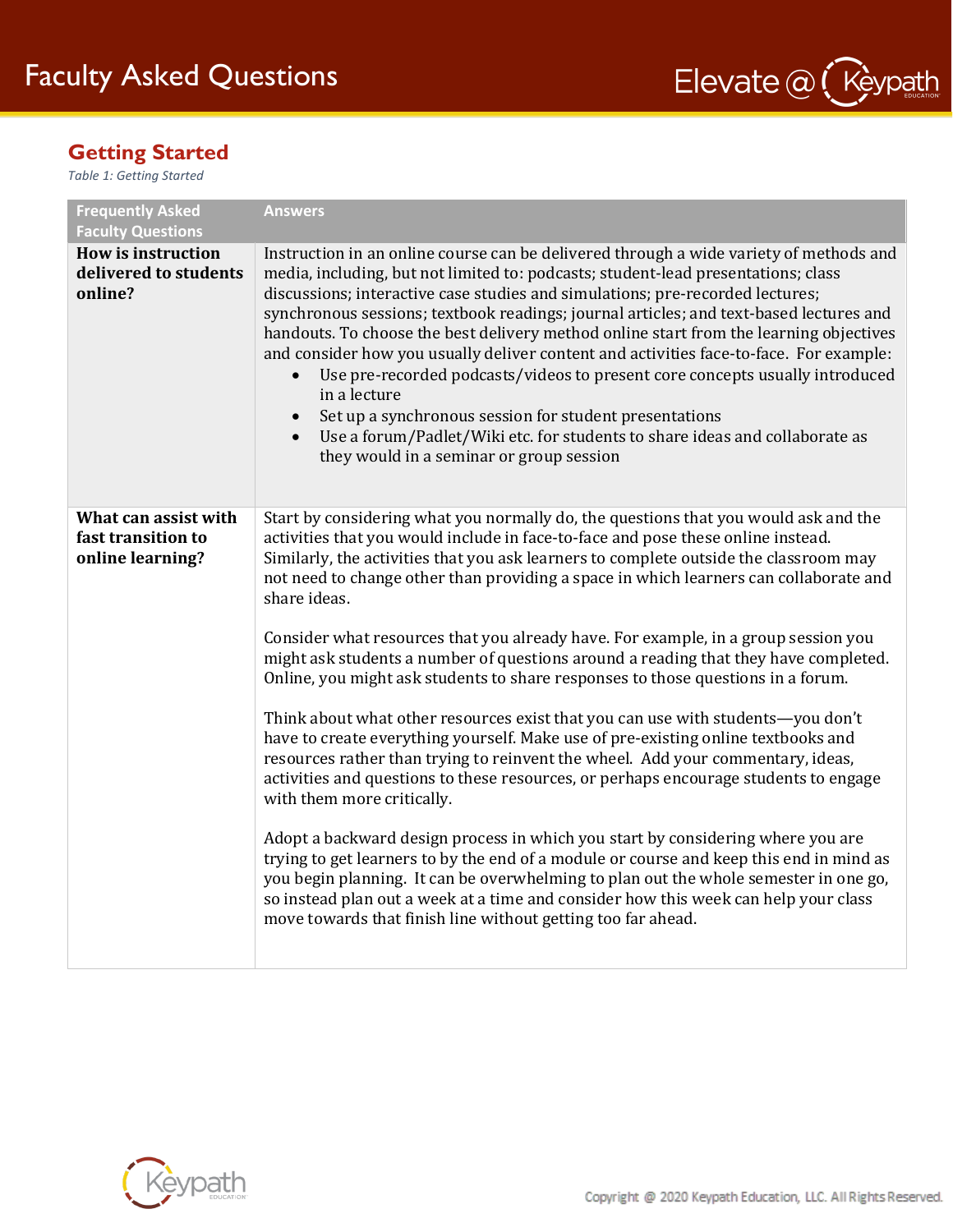

| Do expectations for<br>online students differ<br>from on-campus<br>students? | All students in the online program are subject to the same academic requirements for<br>admission as their peers in the on-campus program, and they should be held to the<br>same standards of academic performance. Given the unique nature of the online<br>classroom, however, methods of instruction and assessment may need to be<br>transformed in order to ensure student engagement.<br>Here are several things to consider as you move your learning online:<br>Flexibility: Do the learning resources and activities provided allow students to<br>$\qquad \qquad \blacksquare$<br>engage flexibly with their learning, i.e., at different times of the day or in<br>smaller chunks of time, and to asynchronously catch up with their fellow<br>learners and exchange ideas?<br>Portability: Is it helpful to make some of the content downloadable? This can<br>allow students increased flexibility in where they engage with materials. For<br>example, if you are recording a podcast then providing a downloadable version<br>might allow learners to absorb content whilst commuting or revisit it whilst<br>completing household tasks.<br>Clarity: Take extra time to make your written communication clear. Whether<br>you create instructions for an activity or feedback on an assignment, it is<br>important to re-read what you have written and remove any ambiguity. In the<br>face-to-face environment you would be able to pick up on cues if learners<br>didn't understand, but online you need to make sure your communication is<br>clear from the outset.<br>Organisation: When planning the week think about how you are expecting<br>students to spend their time and share this with them, so they have guidelines<br>for different activities and can plan their time accordingly. Similarly, think<br>about how you will maximise the use of your own time. For example, when will<br>you provide office hours and how will you divide your time in giving feedback<br>to different groups of students? Keep in mind that students may be managing<br>more than one course at a time as well as their households.<br>Collaboration: Ensure there are opportunities for students to exchange ideas<br>with one another as they would in an on-ground course and take time to draw<br>together ideas from multiple students. One way of doing this is by providing<br>feedback at the end of the week summarising some of the key points and<br>asking questions that extend students' thinking.<br>In the current situation many countries are asking people to stay at home, and we are all<br>adapting to changes in our daily lives, from our place of work to the demands placed<br>upon us. We need to be considerate to students' needs and the increased pressures they<br>may be under. They may be working from home for the first time or have children at<br>home that they need to look after and educate. Therefore, wherever possible it is<br>important to provide opportunities for students to engage with learning asynchronously,<br>at a time that suits them. This does not mean that you shouldn't host synchronous<br>sessions, but it is important to record them for students who may not be able to attend.<br>Presenting content in "bite-sized" chunks is also helpful for learners who may get<br>interrupted in their studies so that they can easily keep track of their progress and fit<br>learning into the time they have available. |
|------------------------------------------------------------------------------|-------------------------------------------------------------------------------------------------------------------------------------------------------------------------------------------------------------------------------------------------------------------------------------------------------------------------------------------------------------------------------------------------------------------------------------------------------------------------------------------------------------------------------------------------------------------------------------------------------------------------------------------------------------------------------------------------------------------------------------------------------------------------------------------------------------------------------------------------------------------------------------------------------------------------------------------------------------------------------------------------------------------------------------------------------------------------------------------------------------------------------------------------------------------------------------------------------------------------------------------------------------------------------------------------------------------------------------------------------------------------------------------------------------------------------------------------------------------------------------------------------------------------------------------------------------------------------------------------------------------------------------------------------------------------------------------------------------------------------------------------------------------------------------------------------------------------------------------------------------------------------------------------------------------------------------------------------------------------------------------------------------------------------------------------------------------------------------------------------------------------------------------------------------------------------------------------------------------------------------------------------------------------------------------------------------------------------------------------------------------------------------------------------------------------------------------------------------------------------------------------------------------------------------------------------------------------------------------------------------------------------------------------------------------------------------------------------------------------------------------------------------------------------------------------------------------------------------------------------------------------------------------------------------------------------------------------------------------------------------------------------------------------------------------------------------------------------------------------------------------------------------------------------------------------------------------------------------------------------------------------------------------------------------------------------------------------------------------------------------------------------------------------------------------------------------------------------------------------------------------------------------|

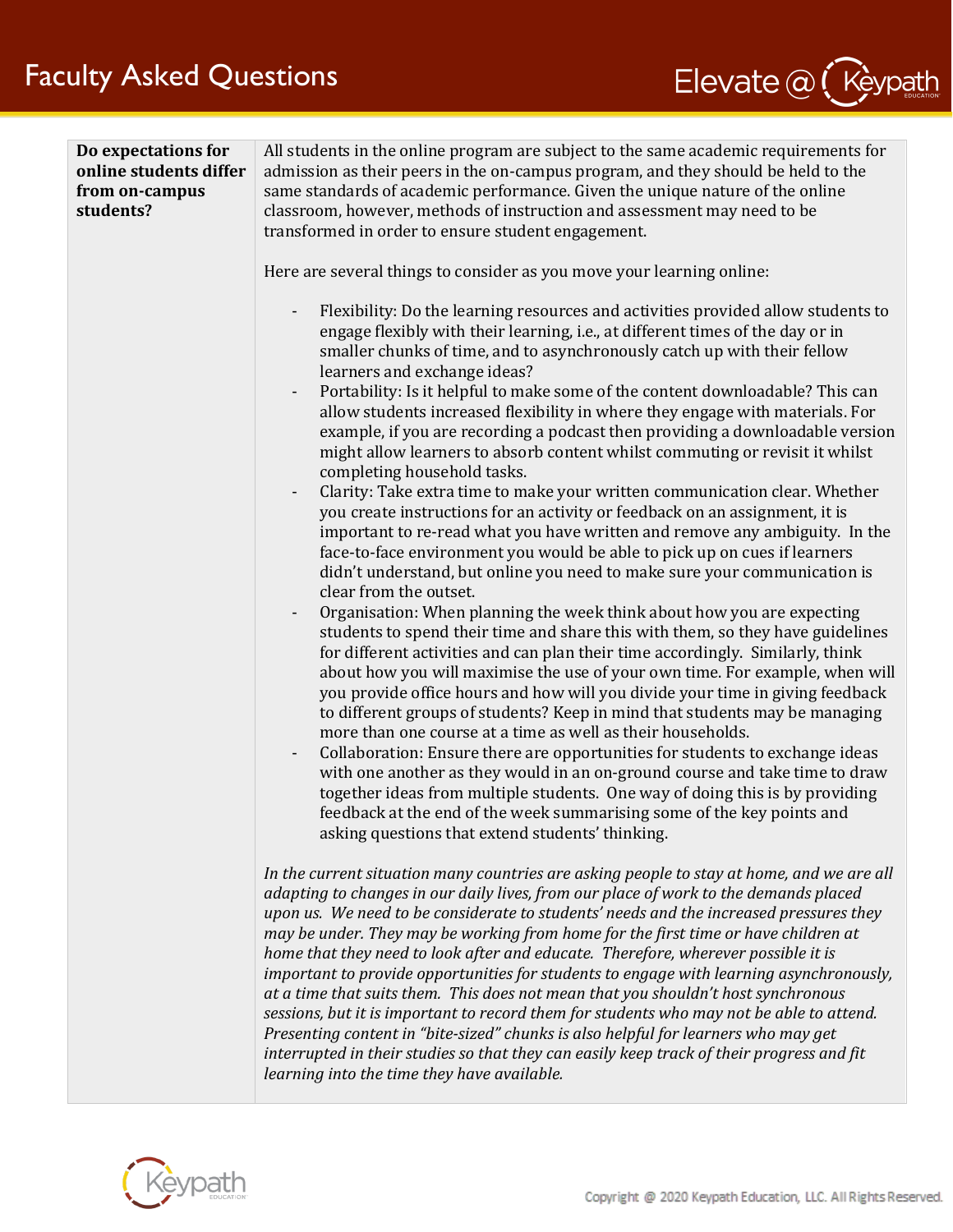# Faculty Asked Questions



| <b>Frequently Asked</b>                                                    | <b>Answers</b>                                                                                                                                                                                                                                                                                                                                                                                                                                                                                                                                                                                                                                                                                                                                                                                                                                                                                                                                                                                                                                                                                                                   |
|----------------------------------------------------------------------------|----------------------------------------------------------------------------------------------------------------------------------------------------------------------------------------------------------------------------------------------------------------------------------------------------------------------------------------------------------------------------------------------------------------------------------------------------------------------------------------------------------------------------------------------------------------------------------------------------------------------------------------------------------------------------------------------------------------------------------------------------------------------------------------------------------------------------------------------------------------------------------------------------------------------------------------------------------------------------------------------------------------------------------------------------------------------------------------------------------------------------------|
| <b>Faculty Questions</b>                                                   |                                                                                                                                                                                                                                                                                                                                                                                                                                                                                                                                                                                                                                                                                                                                                                                                                                                                                                                                                                                                                                                                                                                                  |
| <b>Should I be providing</b><br>synchronous office<br>hours or sessions?   | Synchronous sessions are recommended as they can help to increase immediacy by<br>personalising and distinguishing a group. For instructors accustomed to a more<br>immediate style, tools that capture voice and expression can improve student and<br>instructor satisfaction with online learning. The sessions are also an opportunity to<br>pick up on any concerns that learners might have beyond the course content, and<br>direct students to appropriate support. Optional synchronous sessions are typically<br>recorded and made available for students who are unable to attend.<br>In the current circumstances when many are working from home, synchronous sessions<br>that make use of video communication can be extremely powerful in supporting you to<br>monitor learners' responses and provide supportive feedback. Written communication<br>can sometimes be misinterpreted, particularly when we are faced with challenging<br>circumstances, so do offer office hours in order to follow up on any queries from students.<br>This can help to mitigate any confusion and improve student satisfaction. |
| How is group work<br>handled in online<br>classrooms?                      | Group and team-based assignments help to vary the learning activity and promote<br>student-to-student learning; balancing group and individual tasks is an important part<br>of course development. It is also beneficial to provide students with a set of guidelines<br>about how to engage in this group work online, including how to divide up work, how<br>to contribute effectively in a group and how to provide feedback to their peers. Group<br>work can be facilitated through a variety of third-party and LMS tools.                                                                                                                                                                                                                                                                                                                                                                                                                                                                                                                                                                                               |
| How do we support<br>students that need<br>additional academic<br>support? | The majority of learning management systems have accommodations within them to<br>support students with additional needs, such as adjusting duration for completing<br>tests, screen reader compatibility etc. As additional support consider:<br>Preparing transcripts for audio and video resources<br>Having the Disability Office supporting students during live sessions<br>Using textbook materials that have built-in accessibility support<br>Providing alternative assignments or experiences where appropriate<br>Being available to students who require accommodations for additional<br>$\blacksquare$<br>practice or discussion                                                                                                                                                                                                                                                                                                                                                                                                                                                                                   |
| How can I find out what<br>other people are<br>doing?                      | Join key organisations that are sharing ideas, sources and links. There are many<br>resources being shared through LinkedIn, Twitter and Facebook as well as major<br>organisations such as Educause, Quality Matters, and the Association for Learning<br>Technology.                                                                                                                                                                                                                                                                                                                                                                                                                                                                                                                                                                                                                                                                                                                                                                                                                                                           |

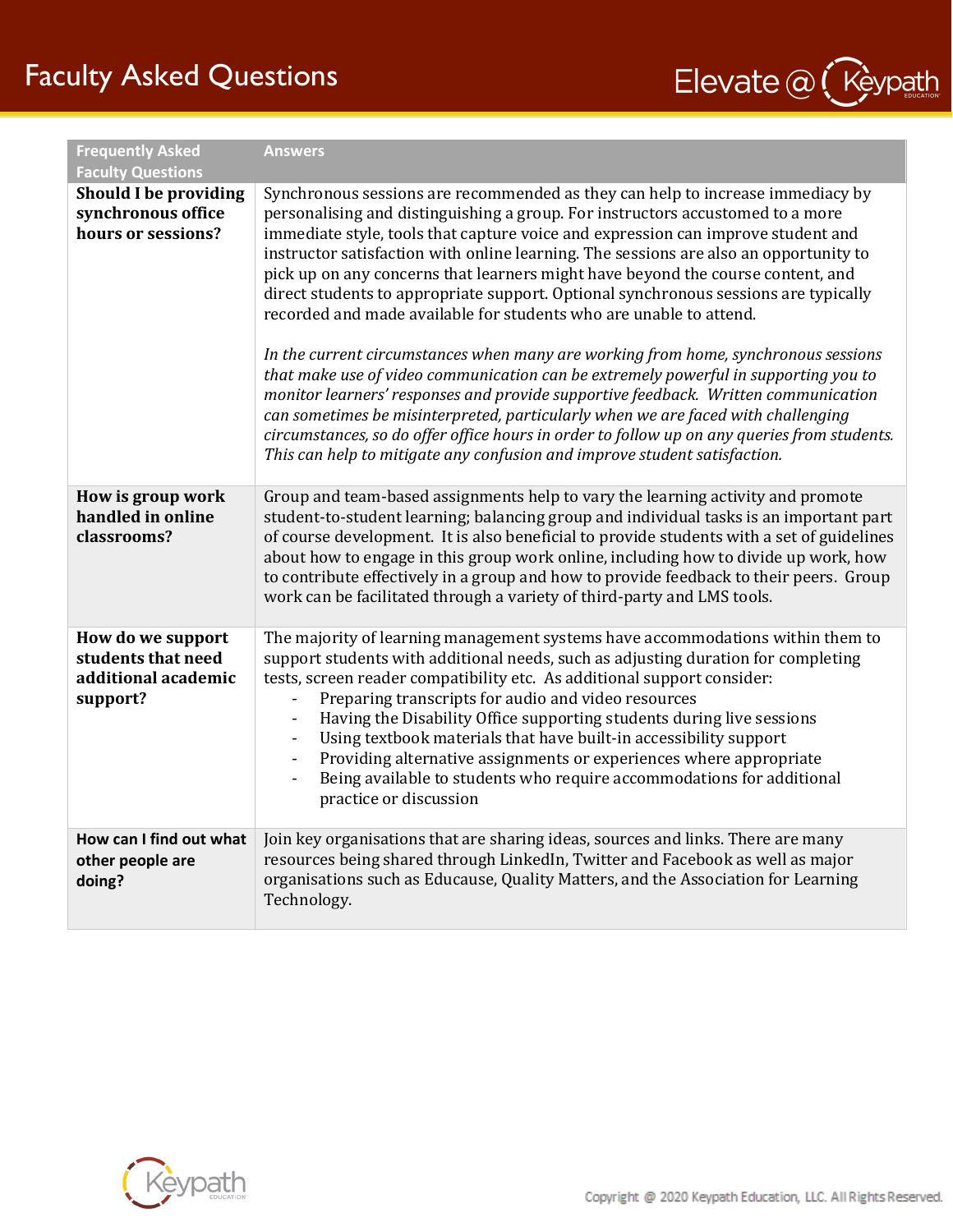

#### **Student Engagement**

*Table 2: Student Engagement*

| <b>Frequently Asked</b><br><b>Faculty Questions</b>                                              | <b>Answers</b>                                                                                                                                                                                                                                                                                                                                                                                                                                                                                                                                                                                                                                                                                                                                                                                                                                                                                                                                                                                                                                                                                                                                                                                                                                                                                                                                                                                                         |
|--------------------------------------------------------------------------------------------------|------------------------------------------------------------------------------------------------------------------------------------------------------------------------------------------------------------------------------------------------------------------------------------------------------------------------------------------------------------------------------------------------------------------------------------------------------------------------------------------------------------------------------------------------------------------------------------------------------------------------------------------------------------------------------------------------------------------------------------------------------------------------------------------------------------------------------------------------------------------------------------------------------------------------------------------------------------------------------------------------------------------------------------------------------------------------------------------------------------------------------------------------------------------------------------------------------------------------------------------------------------------------------------------------------------------------------------------------------------------------------------------------------------------------|
| <b>How do I know</b><br>students are<br>engaging with the<br>content or watching<br>my lectures? | In a face-to-face session you can tell if attention is flagging by watching nonverbal<br>communication cues. When you spot this, you might take the opportunity to add in an<br>example, a case study or an anecdote of how the concepts you are introducing are used<br>in practice. Online it can be easy for students to get distracted or be drawn into<br>multitasking, so we must plan how to chunk the learning in advance and include<br>opportunities to re-engage learners throughout.<br>Objectives: Start as you would on ground by introducing the learning objectives for the<br>session and what learners should be able to do by the end of it.<br>Engagement: Make learning active. If you are creating new content, consider how you<br>are going to hold students' attention. Think about creating content that fits into 10-<br>minute chunks with regular short activities, for example:<br>a quick poll of perspectives using a voting tool that allows participants to see<br>$\overline{\phantom{a}}$<br>each other's responses<br>an activity that asks learners to solve a problem or make a decision by putting<br>into practice what they've learnt so far<br>regular recaps on which of the objectives you are currently focused on and<br>$\overline{\phantom{a}}$<br>how this links to the next section<br>self-assessments for learners to note where they are in the learning process |
|                                                                                                  | and the questions they still have.<br>Re-purposing: If you are using a pre-recorded lecture then you can take similar<br>approaches to those outlined above but will need to provide on-screen instructions or<br>a handout that accompanies the video, telling students when to pause the video and<br>complete activities.<br>Take a look at your favourite videos, perhaps the work of Michael Wesch, TED talks or<br>just favourite documentary and notice how the videos chunk information and keep<br>your attention.                                                                                                                                                                                                                                                                                                                                                                                                                                                                                                                                                                                                                                                                                                                                                                                                                                                                                            |
| What do I do if<br>students aren't<br>participating?<br>(follow up possibly)                     | Drop them an email reminding them of the activity, what it involves and what<br>they'll get out of completing it. (Gilly Salmon's Invitation is a good resource to<br>look at for what you might include when setting up an activity). Don't just 'tell<br>them off for not having done a task.<br>Lurking is a valid form of participation so look for opportunities to draw these<br>students into the conversation, as they may require a reason that feels<br>authentic to them in order to participate, especially in times of uncertainty.<br>Consider what else might be going on and the need for flexibility.                                                                                                                                                                                                                                                                                                                                                                                                                                                                                                                                                                                                                                                                                                                                                                                                 |

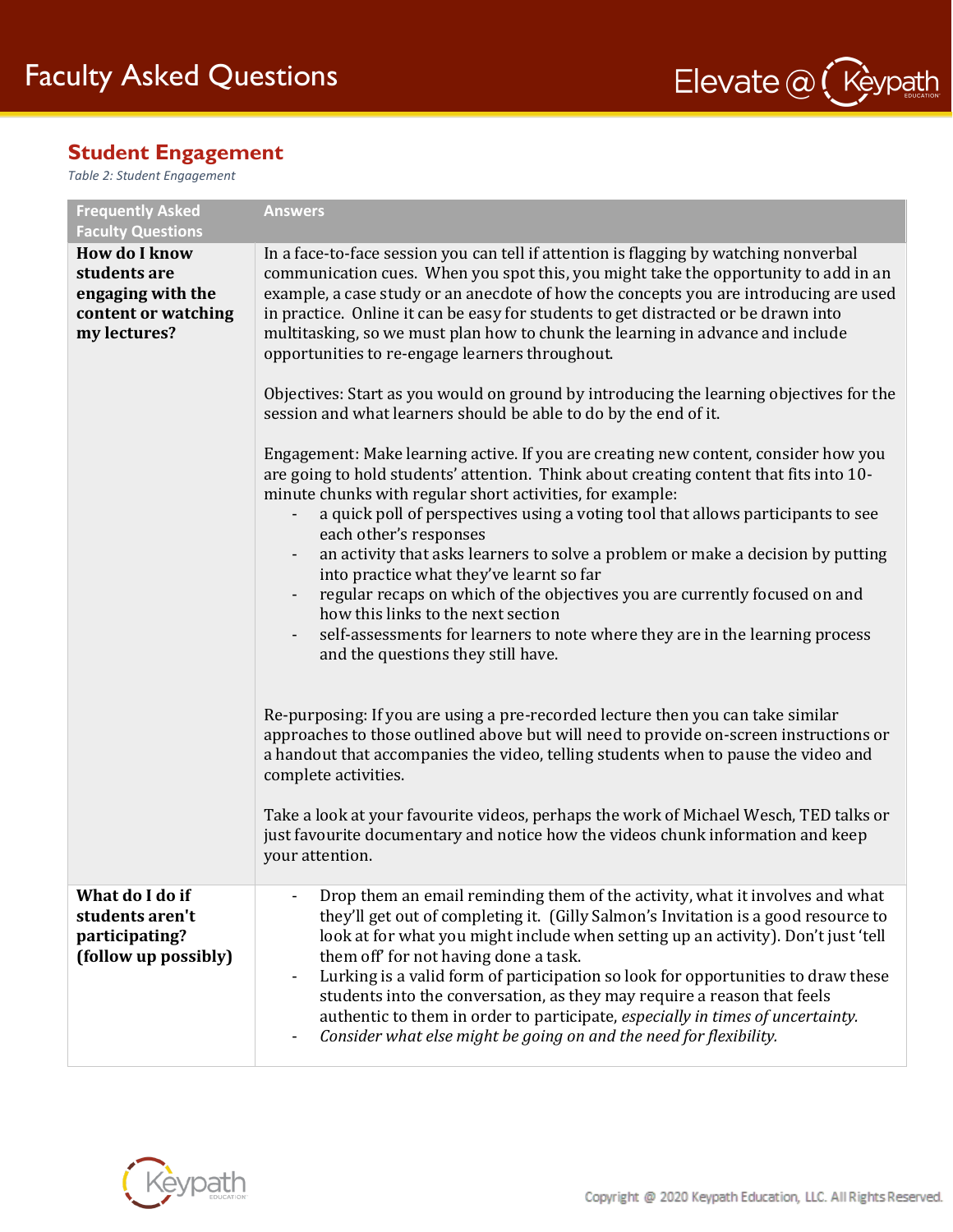

### **Assessment and Feedback**

*Table 3: Assessment and Feedback*

| <b>Frequently Asked</b><br><b>Faculty Questions</b> | <b>Answers</b>                                                                                                                                                                                                                                                                                                                                                                                                                                                                                                                                                                                                                                                                                                                                                                                                                                                                                                                                                                                                                                                                                                                                                                                                                                          |
|-----------------------------------------------------|---------------------------------------------------------------------------------------------------------------------------------------------------------------------------------------------------------------------------------------------------------------------------------------------------------------------------------------------------------------------------------------------------------------------------------------------------------------------------------------------------------------------------------------------------------------------------------------------------------------------------------------------------------------------------------------------------------------------------------------------------------------------------------------------------------------------------------------------------------------------------------------------------------------------------------------------------------------------------------------------------------------------------------------------------------------------------------------------------------------------------------------------------------------------------------------------------------------------------------------------------------|
| How can we deliver<br>traditional exams<br>online?  | There are a variety of ways to deliver traditional quizzes and exams online.<br>Proctoring is one option that might be available to you through your university, which<br>involves using particular tools such as Respondus Monitor® "which builds upon the<br>power of LockDown Browser, using a student's webcam and industry-leading video<br>analytics to prevent cheating during non-proctored exams." (Alternatively, you could<br>have everyone meet at the same time and turn on their cameras as they complete the<br>test).<br>There are sites out there that can help you such as Eduapps:<br>https://www.eduappcenter.com/#<br>Some additional options within a learning environment that can help include:<br>Setting a time limit on a test so that students must complete it within a given<br>duration, e.g., 30 minutes or 2 hours.<br>Setting the number of attempts that students are allowed-just one, or<br>multiple attempts.                                                                                                                                                                                                                                                                                                     |
|                                                     | Setting a timeframe for the test to be open, e.g., a 24-hour period in which<br>everyone must complete it. Remember that there will need to be some<br>flexibility here as students may be in different time zones or have different<br>demands on their time.<br>Deciding if you want the test to release feedback to students on how they've<br>done. You can write feedback that encourages them to rethink their answer<br>and try again or simply provide the grade. You can also decide if feedback is<br>released immediately after the student completes the test or at set time for all<br>students.<br>Utilising a question bank, present in most virtual learning environments, that<br>can be used to create a unique test for each student by randomly selecting a<br>number of possible questions and presenting these in a random order.<br>Alternatively, you might:<br>Consider a shift to an open book timed exam which allows students to use<br>sources to support them in writing responses, but still relies on students'<br>subject knowledge to be able to answer questions within the given timeframe.<br>Utilise well-crafted multiple-choice questions, which are extremely effective in<br>assessing a student's knowledge. |

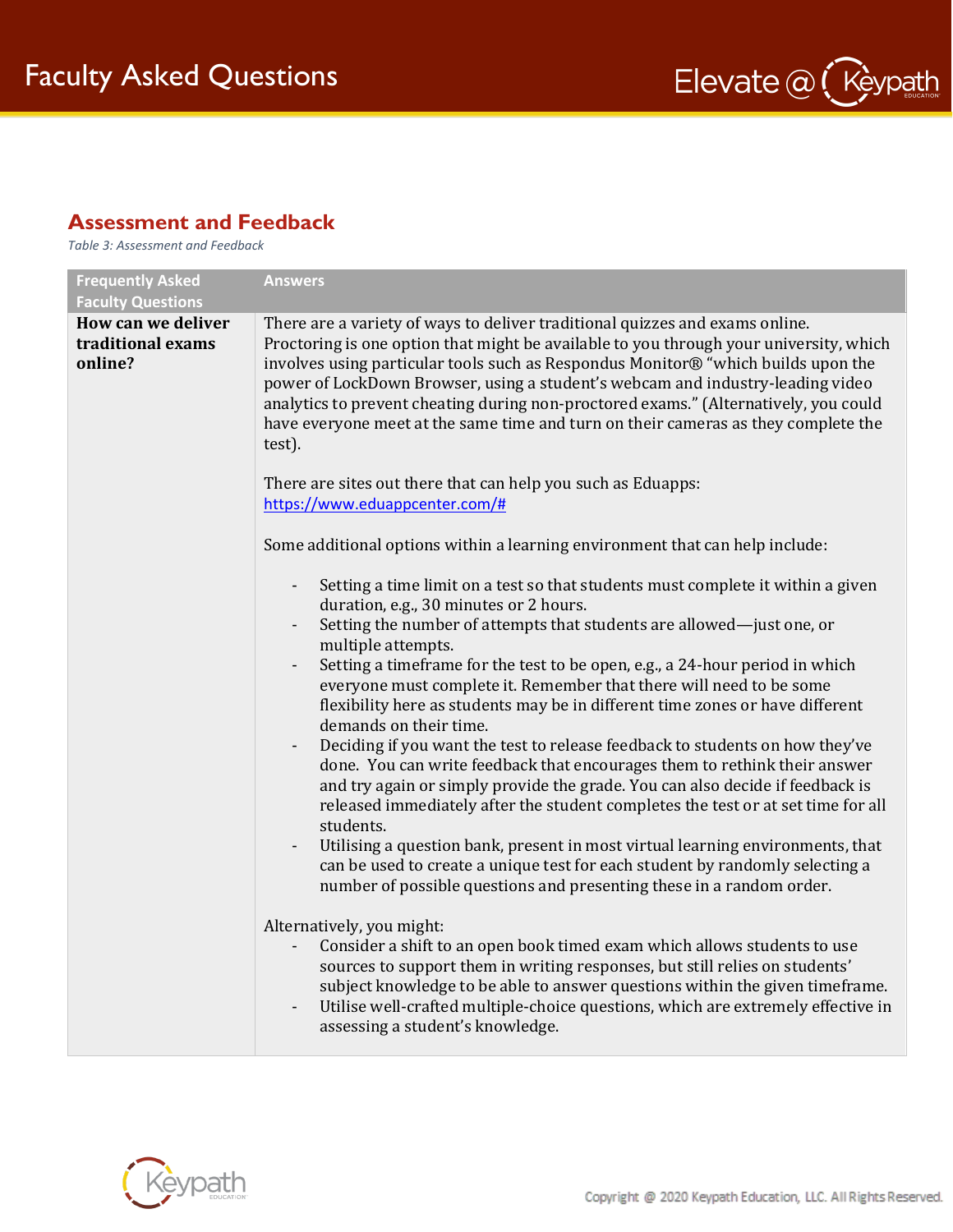# Faculty Asked Questions



| <b>Frequently Asked</b><br><b>Faculty Questions</b>                  | <b>Answers</b>                                                                                                                                                                                                                                                                                                                                                                                                                                                                                                                                                                                                                                                                                                                                                                                                                                                                                                                                                                                                                                                                                                                                                                                                                                                         |
|----------------------------------------------------------------------|------------------------------------------------------------------------------------------------------------------------------------------------------------------------------------------------------------------------------------------------------------------------------------------------------------------------------------------------------------------------------------------------------------------------------------------------------------------------------------------------------------------------------------------------------------------------------------------------------------------------------------------------------------------------------------------------------------------------------------------------------------------------------------------------------------------------------------------------------------------------------------------------------------------------------------------------------------------------------------------------------------------------------------------------------------------------------------------------------------------------------------------------------------------------------------------------------------------------------------------------------------------------|
| <b>How do instructors</b><br>provide feedback to<br>students online? | The recommended structure is to allow for frequent opportunities for students to<br>submit work and receive timely feedback (i.e., feedback should be received in time to<br>inform the next piece of work, allowing the learner to make improvements). This gives<br>the instructor a better lens to assess and evaluate individual student performance in<br>order to shape learning outcomes. That feedback may be provided in a variety of ways,<br>such as on assignments, in discussions, through video, and through audio.<br>Feedback to students can be given on both informal and formal tasks. For example,<br>contributions to a discussion forum might provide a great opportunity to offer<br>feedback to a learner on the ideas they are proposing and how to develop them<br>further, or to course correct if they are starting to head in the wrong direction.<br>In the online space feedback can also be automated using quizzes and short answer<br>tests. Feedback can be provided on correct answers or prompts, and hints can be given                                                                                                                                                                                                          |
|                                                                      | on incorrect answers encouraging the learner to try again.                                                                                                                                                                                                                                                                                                                                                                                                                                                                                                                                                                                                                                                                                                                                                                                                                                                                                                                                                                                                                                                                                                                                                                                                             |
| <b>How much time</b><br>should I spend<br>grading/marking?           | Written feedback for formal assessments should follow the same structure as an on-<br>ground course. If handing these back to students you may provide some additional<br>verbal commentary, online you can do by recording a short piece of audio or video for<br>students, or running a group synchronous session.<br>For informal tasks taking place online the time it takes may vary based upon the goal<br>of what you are trying to accomplish. Some things to consider are:<br>Does everyone need detailed feedback each week? If not then you may focus<br>your feedback on different groups within the class, such as students who have<br>done well, students who may be struggling, and students who have changed in<br>their performance from week to week. In this way you can create personalised<br>feedback without adding time to the schedule.<br>Another approach is to offer feedback that spans several student contributions<br>and draws ideas together, as well as asking questions that extend their<br>thinking rather than always focusing on individual students. A technique for<br>this would be the bcc function in email where you 'blind copy' students in a<br>group to a feedback email so that the feedback still feels personal. |

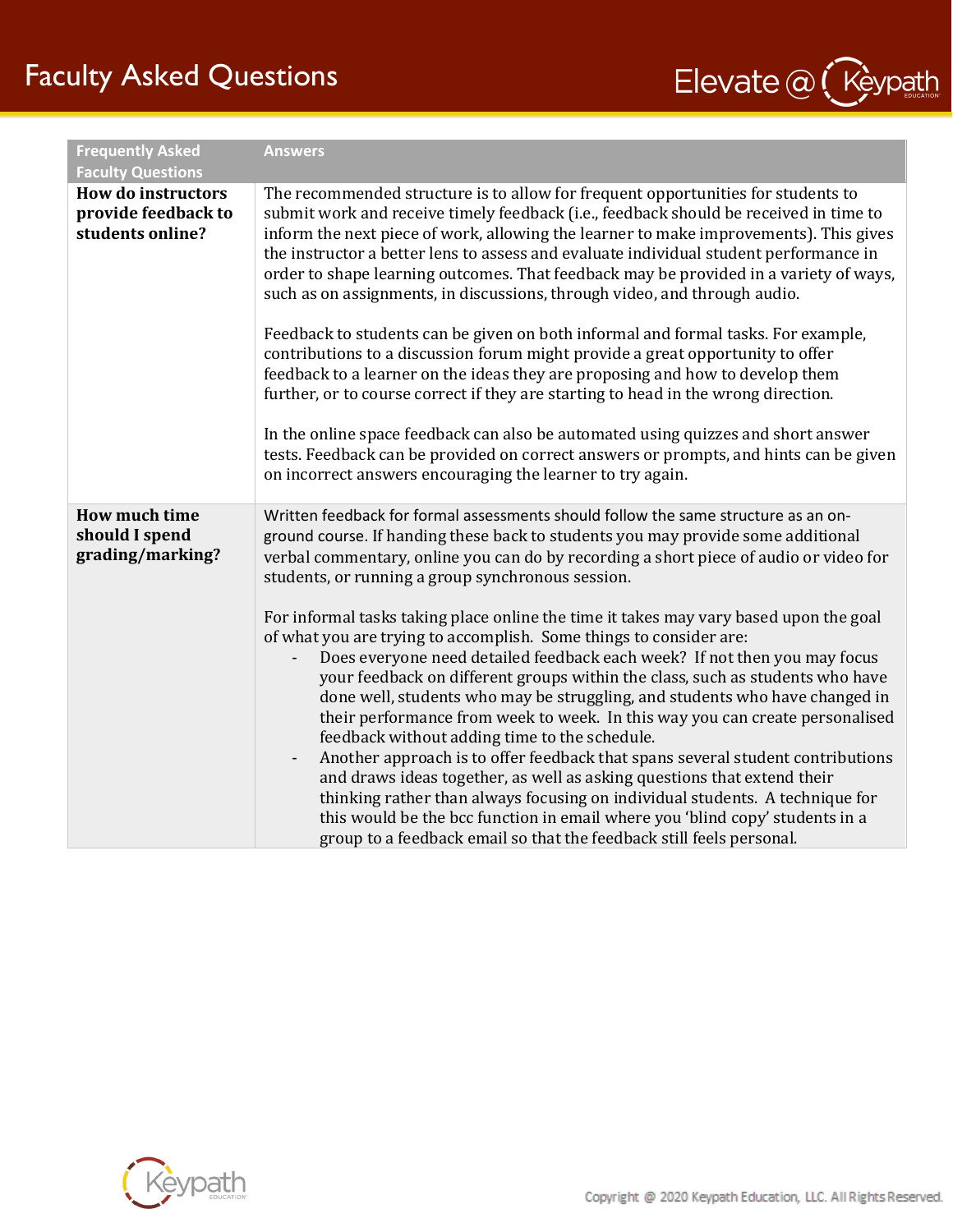# Faculty Asked Questions



| <b>Frequently Asked</b><br><b>Faculty Questions</b>                                             | <b>Answers</b>                                                                                                                                                                                                                                                                                                                                                                                                                                                                                                                                                                                                                                                                                                                                                                                                                                                                                                                                         |
|-------------------------------------------------------------------------------------------------|--------------------------------------------------------------------------------------------------------------------------------------------------------------------------------------------------------------------------------------------------------------------------------------------------------------------------------------------------------------------------------------------------------------------------------------------------------------------------------------------------------------------------------------------------------------------------------------------------------------------------------------------------------------------------------------------------------------------------------------------------------------------------------------------------------------------------------------------------------------------------------------------------------------------------------------------------------|
| <b>What are alternatives</b><br>to traditional<br>assessment that<br>faculty might<br>consider? | You might want to consider some less formal forms of assessment, for example:<br>Quizzes<br>$\overline{\phantom{a}}$<br>Student presentations or demonstrations: students can join a synchronous<br>$\overline{\phantom{a}}$<br>session to present their ideas or show how they solve a problem. Alternatively<br>they may pre-record a video and share it with others via a forum or shared file<br>space.<br>Use peer assessment for students to comment on, and assess, each other's<br>work. It is important to provide students with an assessment rubric and a<br>framework for providing feedback to each other (e.g., one good thing, one area<br>to develop). You might also consider releasing a document identifying the<br>elements of a desired response or solution. For example, in an essay about the<br>factors leading up to the First World War, students would get a point for<br>mentioning the assassination of Franz Ferdinand. |
| What types of<br>assessments work<br>well online to assess<br>performance?                      | Performances which are traditionally assessed live might need to be captured<br>virtually. This might include students recording a video of them carrying out a skill or<br>using screen capture to show you how they complete a task on their computer.<br>You might also consider rethinking the assessment to involve a critique of a recorded<br>performance, demonstrating how they can recognise the skills in action. This would<br>not directly replace the assessment of key skills. Direct assessment of performance of<br>key skills, such as in healthcare, may need to be carried out face-to-face before full<br>competency is recognised.                                                                                                                                                                                                                                                                                               |
| How is academic<br>honesty addressed<br>online?                                                 | Online students are subject to the same codes of conduct as campus-based students.<br>Effective assessment planning starts with learning goals. What should learners be able<br>to do as a result of the learning experience? The recommended structure to support a<br>learning goal is focused practice followed by frequent timely feedback. Authentic<br>forms of assessment often require unique solutions, which address a common online<br>concern about integrity and security.                                                                                                                                                                                                                                                                                                                                                                                                                                                                |